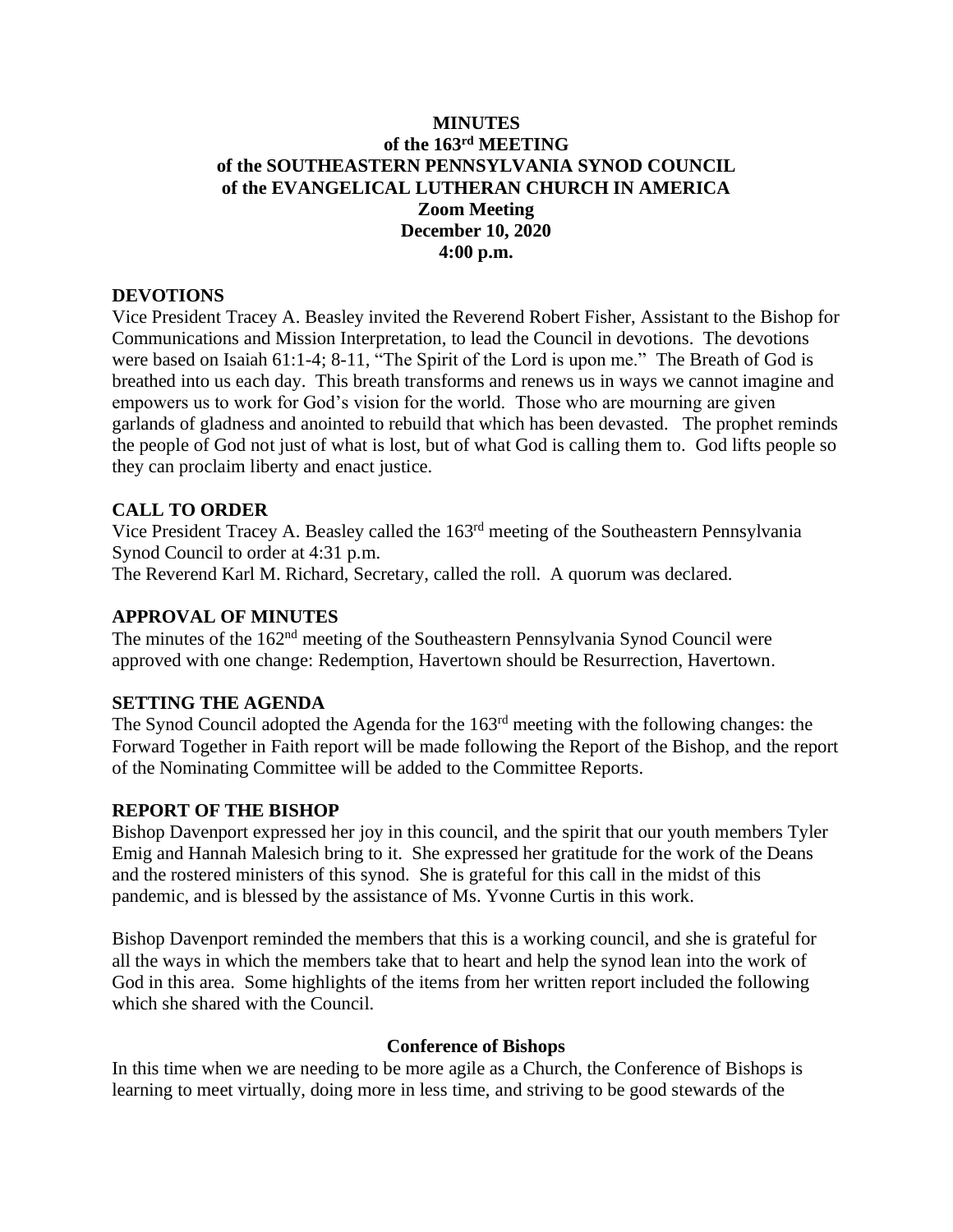resources available. Live, in person meetings, can cost \$10,000 per day. Bishop Eaton has the bishops meet every Thursday for support and encouragement.

## **Muhlenberg College Board**

The Board is working with the new president, Kathleen Harring, the faculty, staff, and students as together they are striving to keep the college community safe in the pandemic.

## **Stewardship of Life Institute**

Bishop Davenport serves on this team, which serves the Church through its seminaries by exposing leaders to practices of stewardship. They spend a great deal of time reading and reviewing grant proposals.

# **North Eastern Diocese of Tanzania**

At its November 26<sup>th</sup> meeting, the Diocese elected a new bishop, the Rev. Dr. Msafiri Joseph Mbilu. The Rev. Dr. Stephen Munga was named bishop emeritus. We are awaiting word from Rev. Benyam Hasshun, ELCA Global Missions, on the status of the Diocese given the election and transition.

# **Ecumenical Activities**

Bishop Davenport is working with members of the various ecumenical organizations in Philadelphia to address gun violence and work for peace in our neighborhoods, particularly following the shooting of Mr. Walter Wallace, Jr. There are also efforts to get out the vote, and encourage people to receive the corona-virus vaccine when it is available, and not avoid it.

The pandemic is allowing the bishop to be in many different places across the country, including to participate in an Adult Forum on issues of race at Holy Spirit, Emmaus. This was a very frank and honest conversation, but very hope filled as the discussion centered on how we can move forward in our goal for multi-racial diversity.

# **Feeding Ministries**

Bishop Davenport continues to be full of joy and pride in the feeding and recovery ministries of our congregations and ministry sites. The work of the Welcome Church, distributing over 100,000 sandwiches, Emmanuel, Souderton, which has exceeded 70,000 meals given to the community, and the ongoing work of Feast of Justice is inspiring and necessary.

Bishop Davenport continues to work to assure our rostered ministers that they are not alone, and that they should not grow weary. She has been speaking with congregational council leaders to let them know how our rostered ministers are not doing less, but doing more, in this pandemic. It may be different, and may not be as visible, but it is hard work that they are doing. She then opened the floor for questions.

The Reverend Serena Sellers put forward not a question, but a thank you for the support Bishop Davenport has given to Sanctuary Village, the tiny house project underway in Philadelphia to provide transitional housing for those experiencing homelessness. Such support is helping this project become a reality.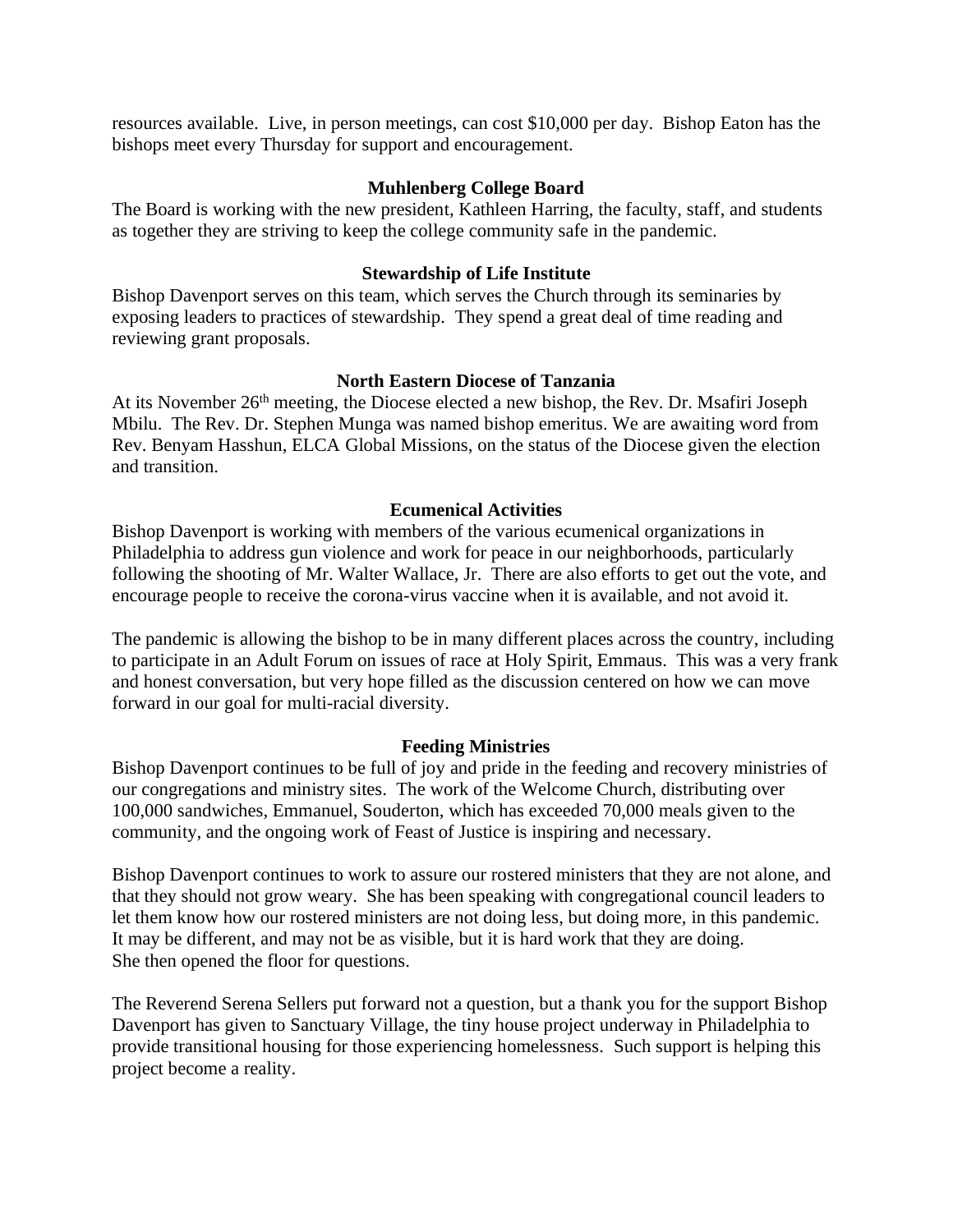Vice President Beasley encouraged Bishop Davenport to "Do as you say," being sure to take some time off also, and not overwork in this busy season.

Bishop Davenport agreed, noting that the computer can make it seem like we are available all the time. We do need to take time, and she thanked Vice President Beasley for this reminder and encouragement.

# **REPORT OF THE FORWARD TOGETHER IN FAITH TEAM**

Ms. Ellen Daneke, chairperson of the Forward Together in Faith Team, shared the report of the Team with regard to the grants being awarded from the fund this year.

Sixteen grant requests were received, with a total of \$88,000 requested.

Generally only the interest from the monies are used. This year, with the approval of Bishop Davenport, the Team will use an extra \$1,024 from the principle of the account.

Letters will be sent next week to those who will receive grants, how much they will receive, and from which pillar the grant was allocated. The recipient congregations will be posted after the award letters are sent. Two requests were denied, as they were for salaries. Such ongoing support is not in the parameters of the grant process.

Total awards in each area of emphasis include: Networking  $- $1,250$ Communicating – \$7,000 Innovating  $-$  \$8,374 Equipping  $-$  \$9,400 Total awarded – \$26,024

# **REPORT OF THE VICE PRESIDENT AND THE EXECUTIVE COMMITTEE**

Vice President Beasley focused on the 2021 Synod Assembly. Note that the date is changed to April 23 and 24. The Assembly will be held virtually this year due to the ongoing pandemic. The Administrative Committee will be gathered soon, as the responsibilities of this team will be different this year compared with an in-person Assembly.

Pastor Bob Fisher shared that we have identified a voting platform that has been used by other Synods. We are considering how we can provide American Sign Language interpreters as part of the Assembly. An ironic part of this year's Assembly is that we will need much more technology, even as we have fewer people physically together for the event. Because there will be so much pre-production activity to make this work, the deadlines for submissions are likely to be earlier than in previous years.

Ms. Beasley directed the Synod Council's attention to the Agenda, asking for comments or additions.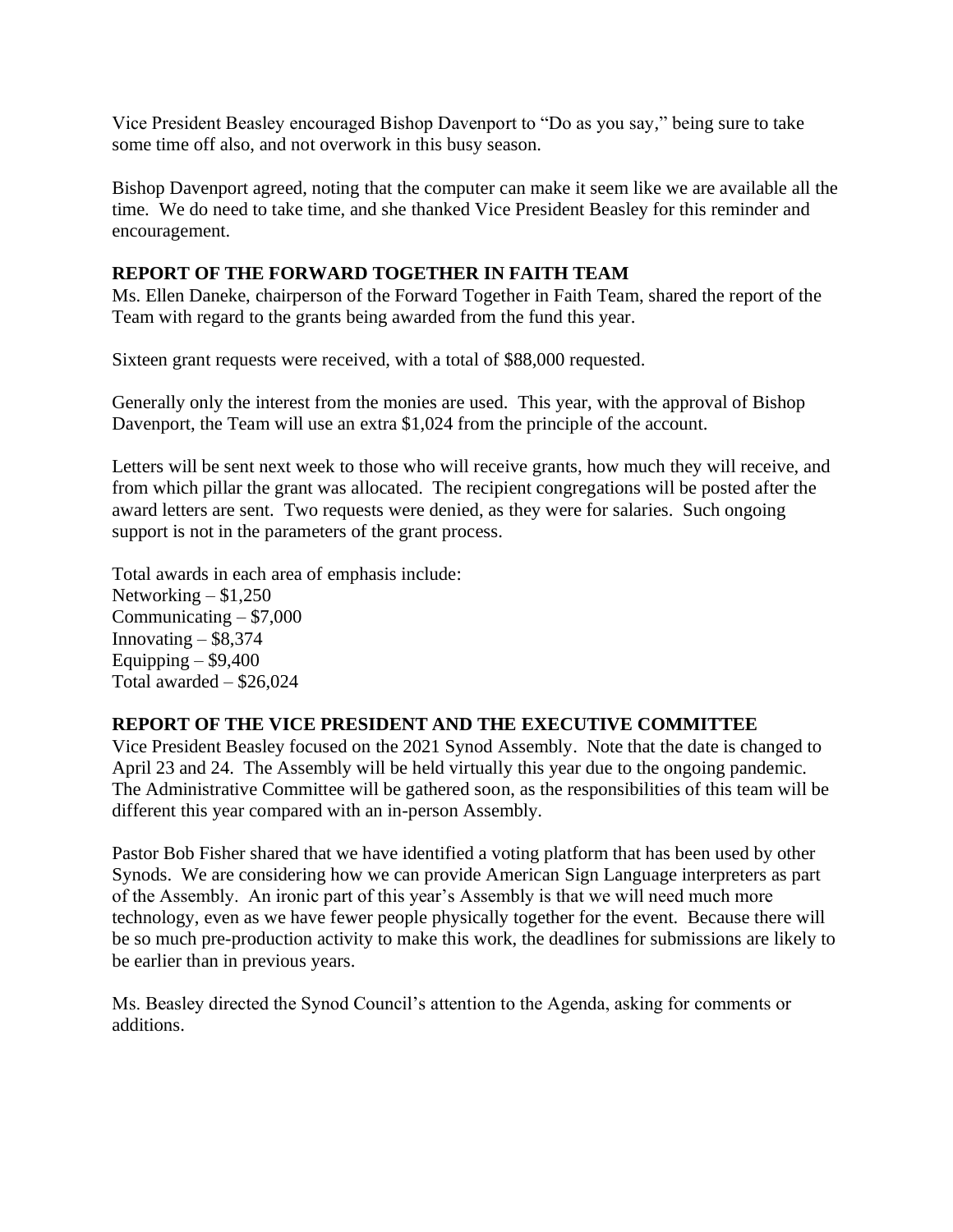The Reverend Jennifer Phelps, D.Min., stated that the agenda as it stands seems to have long sessions for a Zoom meeting. Could shortening the screen time be considered as part of the final schedule?

Vice President Beasley said yes, we will consider this, but particularly with the number of elections we have this year, we will need to ensure we have all the time we need.

Pastor Sellers asked if we could shorten the time by posting some of the items that do not need action so they may be viewed either before or after the Assembly.

Because this will be an electronic meeting, and people will be viewing it online, we can post many items as videos to be viewed, rather than presented live.

Because of issues of credentialling for voting, the Zoom meeting will be for voting members only. Visitors will be watching online via live stream, or viewing the recording of the meeting posted later.

Ms. Yvonne Curtis, Director of Operations, shared that ELCA Secretary Sue Rothmeyer held a helpful meeting on how synods can hold online assemblies. We will have another planning meeting to include her suggestions and revise our schedule in light of that information.

Mr. Albert Glenn, chairperson of the Finance Committee, noted that we should list adoption of the 2022 budget as part of the Finance Report.

Secretary Richard noted that we should also include the adoption of the 2021 budget, which was approved by the Synod Council, but not the Assembly.

Mr. Glenn asked what other issues are left from last year.

Secretary Richard: elections and constitutional amendments.

Ms. Doreen Kinzler asked if electronic balloting will provide faster results.

Pastor Fisher: yes, they should be much quicker.

The Reverend Gwendolyn King asked how we can ensure participation in discussion.

Pastor Fisher: This is part of the service we are planning to use. The people who run the platform will monitor the chat and the screens, and inform the chair of who is requesting the floor, and who is in the queue to be recognized.

It was noted that the name of the chairperson of the Nominating Committee needs to change to the Reverend Joseph Klinger, not the Reverend Lydia Posselt.

Pastor Klinger moved that the Synod Council approve the Agenda for the 2021 Synod Assembly. Ms. Doreen Kinzler seconded the motion.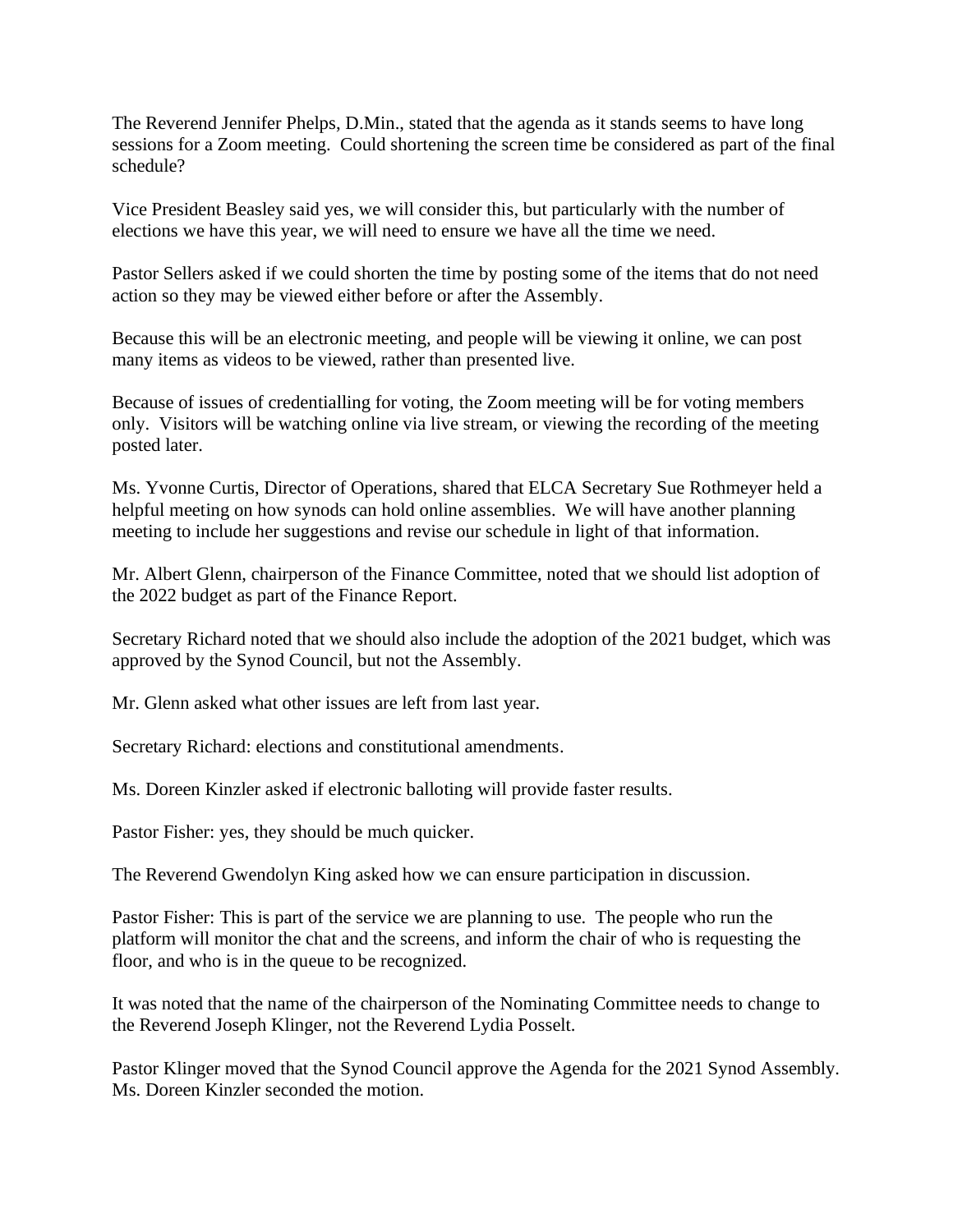## **The motion was adopted.**

# **Future Church Design**

There has been a great deal of change in the structure of the ELCA in light of the Future Church Design plan. 5% of the Churchwide staff lost their positions, but it was feared that may be as high as 30%. Many job descriptions have been re-written. The three priorities of the initiative are that we be Welcoming, Thriving, and Connected. These priorities have played a key role in the restructuring of how many positions, and what types of positions, are needed at the Churchwide level.

The loss of personnel was not easy, and not unanimous, but the care of those let go via severance paid made it easier to accept. Changes in staffing will also reflect the emphasis to cultivate a younger and more diverse set of leaders for the ELCA's future.

Our desire is to have someone come to our Assembly to describe the Future Church Design more fully. Bishop Davenport noted that she looks forward to having a conversation about the Future Church Design in our synod. She is grateful that Vice President Beasley will be a part of that discussion as she has been at the table from the beginning. Bishop hopes we will be inspired to change how we do business as the Southeastern Pennsylvania Synod in light of this initiative. She would like us to find some strategic markers to help us in our progress.

Mr. Everett Wick noted that in the birthing process, there is always pain.

#### REPORT OF THE SECRETARY

#### **Actions on the Roster**

Secretary Richard presented the actions on the Roster. As information for one request, the following information is provided:

**Conference of Bishops Vote to Approve On Leave Extension Request**

The ELCA Conference of Bishop VOTED: CB20.10.16 To approve, as provided in bylaw 7.31.07.d in the *Constitution, Bylaws, and Continuing Resolutions of the Evangelical Lutheran Church in America*, extension of on-leave-from-call status, renewable by the Synod Council on an annual basis up to a maximum of two years for, **Deacon Laura M. Book**.

## *Requests to move from Active Roster to On Leave from Call Roster:* **Extension of on leave status:**

**S.C.20.10.01. THEREFORE, BE IT RESOLVED THAT the Southeastern Pennsylvania Synod Council extend on leave from call status to Deacon Laura M. Book, fourth year, effective February 16, 2021**

**S.C.20.10.02. THEREFORE, BE IT RESOLVED THAT the Southeastern Pennsylvania Synod Council extend on leave from call status to the Rev. DeBorah GLod, first year, effective May 1, 2020**

**The Synod Council unanimously adopted these resolutions.**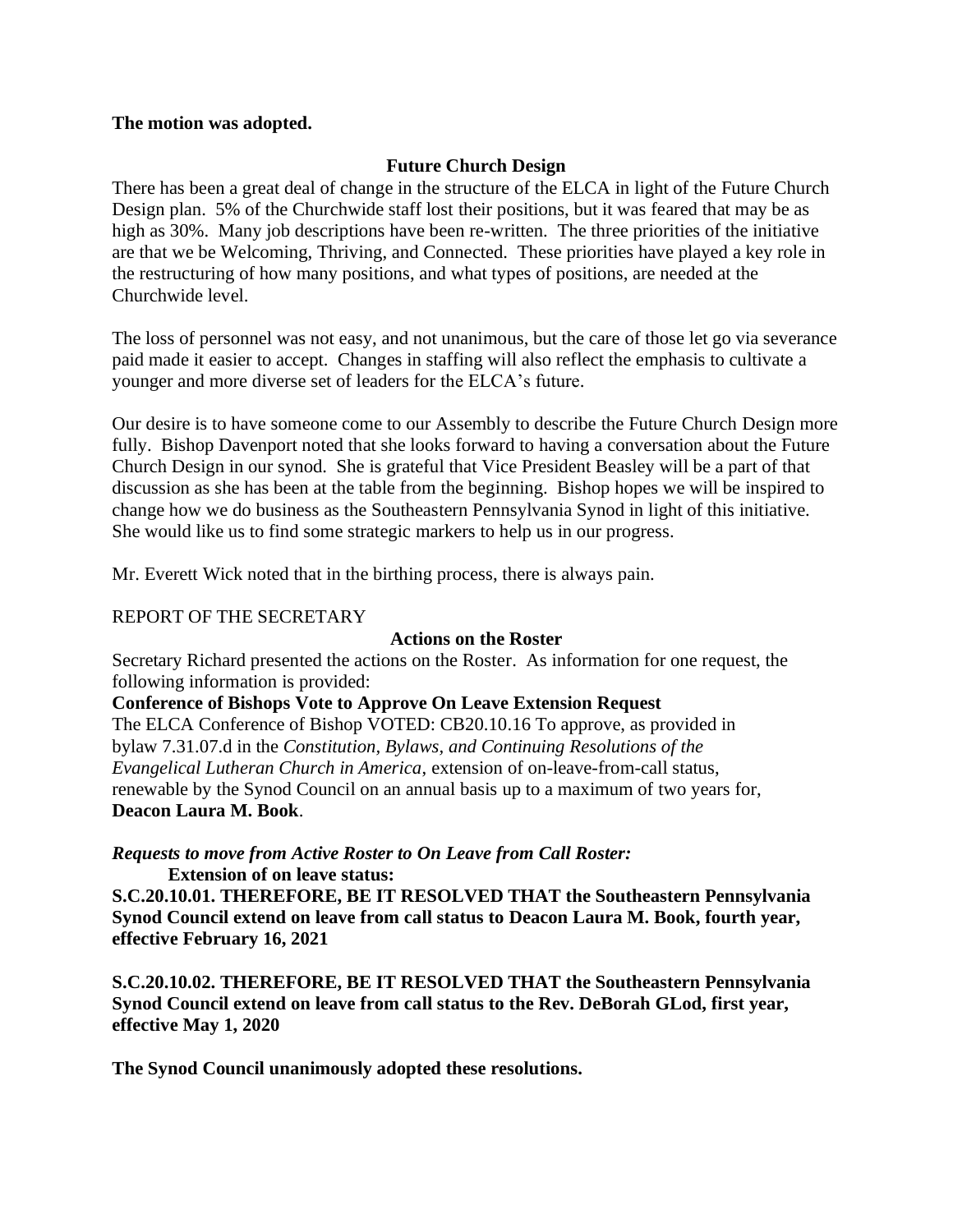*Calls to Interim Ministry:*

**S.C.20.10.03. THEREFORE, BE IT RESOLVED THAT the Southeastern Pennsylvania Synod Council call the Rev. Tina Mackey to interim ministry at Zion, Spring City, PA beginning August 3, 2020, and extending until a pastor is called by the congregation or until Pastor Mackey resigns this call, whichever comes first.**

**S.C.20.10.04. THEREFORE, BE IT RESOLVED THAT the Southeastern Pennsylvania Synod Council call the Rev. Sandra J. Brown to interim ministry at Good Shepherd, Southampton, PA beginning January 1, 2021, and extending until a pastor is called by the congregation or until Pastor Brown resigns this call, whichever comes first.**

Pastor Sellers asked if these pastors have received the interim ministry training. Pastor King, who is one of our interim ministers, responded that they had.

**The Synod Council unanimously adopted these resolutions.**

*Requests to move from Active Roster to Retired Roster:*

**S.C.20.10.05. THEREFORE, BE IT RESOLVED THAT the Southeastern Pennsylvania Synod Council grants Deacon Ethyl Geist retirement status, effective January 1, 2021**

**S.C.20.10.06. THEREFORE, BE IT RESOLVED THAT the Southeastern Pennsylvania Synod Council grants the Rev. John Smolik retirement status, effective January 1, 2021**

**S.C.20.10.07. THEREFORE, BE IT RESOLVED THAT the Southeastern Pennsylvania Synod Council grants the Rev. Anita Baly retirement status, effective January 1, 2021**

**S.C.20.10.08. THEREFORE, BE IT RESOLVED THAT the Southeastern Pennsylvania Synod Council grants the Rev. Nancy Brown retirement status, effective April 1, 2021**

**S.C.20.10.09. THEREFORE, BE IT RESOLVED THAT the Southeastern Pennsylvania Synod Council grants the Rev. Frederick J. DeRasmo retirement status, effective February 1, 2021**

**S.C.20.10.10. THEREFORE, BE IT RESOLVED THAT the Southeastern Pennsylvania Synod Council grants the Rev. Michael J. Carlson retirement status, effective January 1, 2021**

**The Synod Council unanimously adopted these resolutions.**

## **Information Not Requiring Action**

*Deaths:* Rev. Harry "Skip" W. McDowell, II – October 11, 2020 Rev. Howard Wiedemoyer – November 12, 2020

*Transfers:*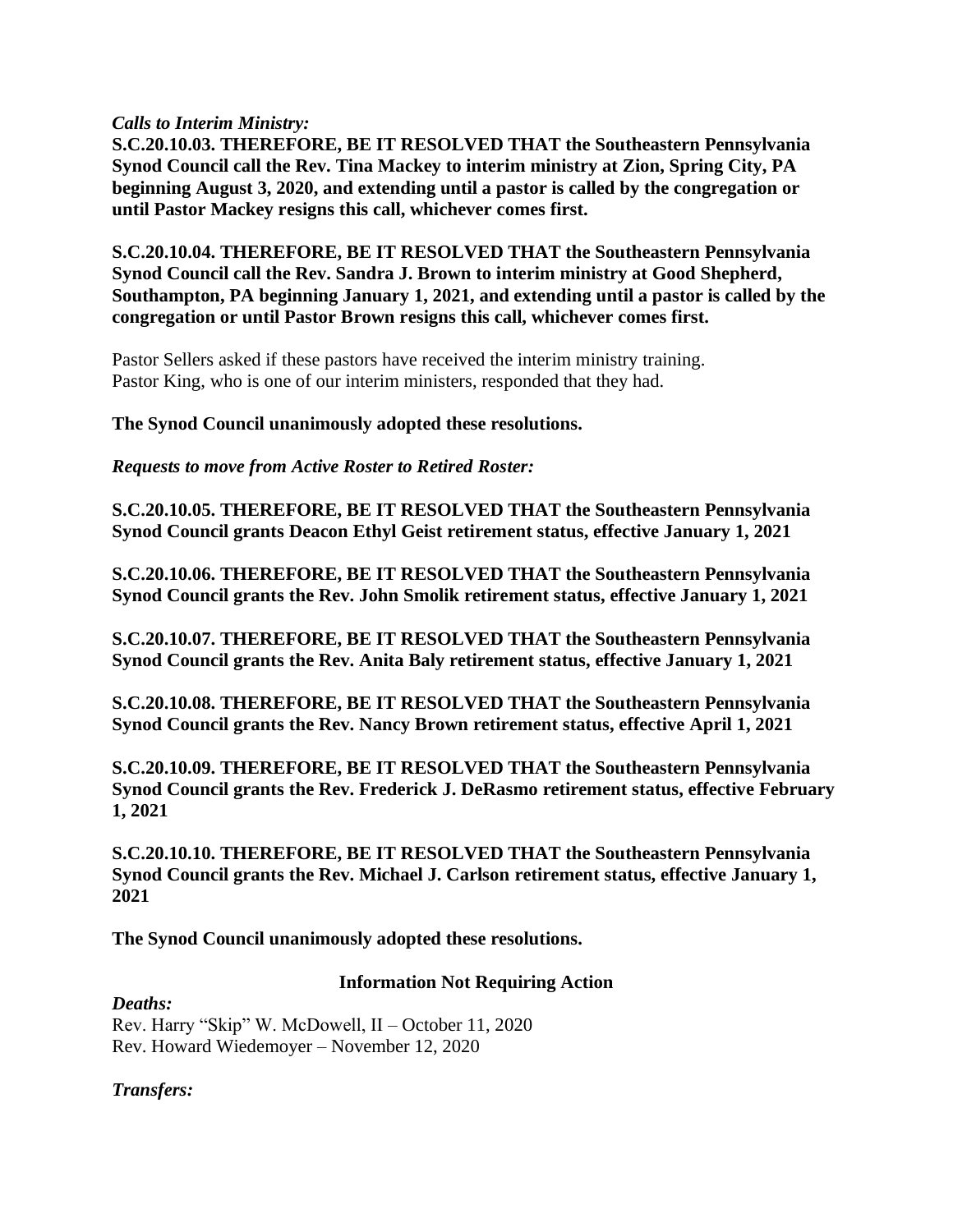Rev. Paul E. Chapman to Central/Southern Illinois Synod effective 11/8/2020 Rev. Lynette Chapman to Central/Southern Illinois Synod effective 11/16/2020

# **Update on Guidelines for Virtual Congregational Meetings**

Secretary Richard announced that there are now four pastors who have held or assisted with remote meetings who are willing to serve as resources for other congregations as they navigate this effort. They are Pastor Jennifer Casey, Holy Trinity, Wallingford, and Dean of Delaware Conference; Pastor Alina Gayeuski, Reformation, Media; Pastor Laura Tancredi, St. Paul's, Ardmore; and Pastor Warren Weleck, Augustus, Trappe.

# **REPORT OF THE TREASURER**

Ms. Janet Neff, treasurer, pointed out that the numbers shared with the Council reflect activity through the end of October, not the end of November.

She noted that receipts from congregations are down compared to pledges made and in comparison to receipts of last year. She asked members of the Council to check their congregation's response, and also that of congregations in their area, and encourage, without chastising, support of the work of the Synod.

While Partnership Support is down, money received from the federal Paycheck Protection Program has helped. Our investments have also rebounded, which helps our overall picture. Expenses are also lower, particularly due to fewer travel costs during the pandemic.

We received a \$35,000 grant from Lutheran Disaster Response to assist congregations with feeding programs. To date we have disbursed \$30,000 of this money.

We still have money available in the "Blessed to be a Blessing" account for congregations struggling because of the pandemic. Please let congregations know that this resource is available.

The "Healing the Heart" fund received money for expenses related to Bishop Munga's heart condition. If it is not all needed for his situation, we can reallocate this money for the North Eastern Diocese. In this way we will be changing the designation from one restriction to a related one.

The Mission portion of the budget shows a surplus. This is due to fewer expenses related to Youth Ministry, investment gains, and grants received.

We have several Restricted funds which we continue to use for specific needs, provided the need is related to the parameters of each fund. This has also helped our financial position.

Bishop Davenport thanked Treasurer Neff for raising up the need for having conversations about Mission Support that are not about blame, but about ministry. We need to seek ways in which we can come alongside these communities of faith, particularly those that are struggling. She encouraged members of the Council to inform the Office of the Bishop if they are aware of challenges in congregations. Particularly in this time of pandemic, we need to be the Church together.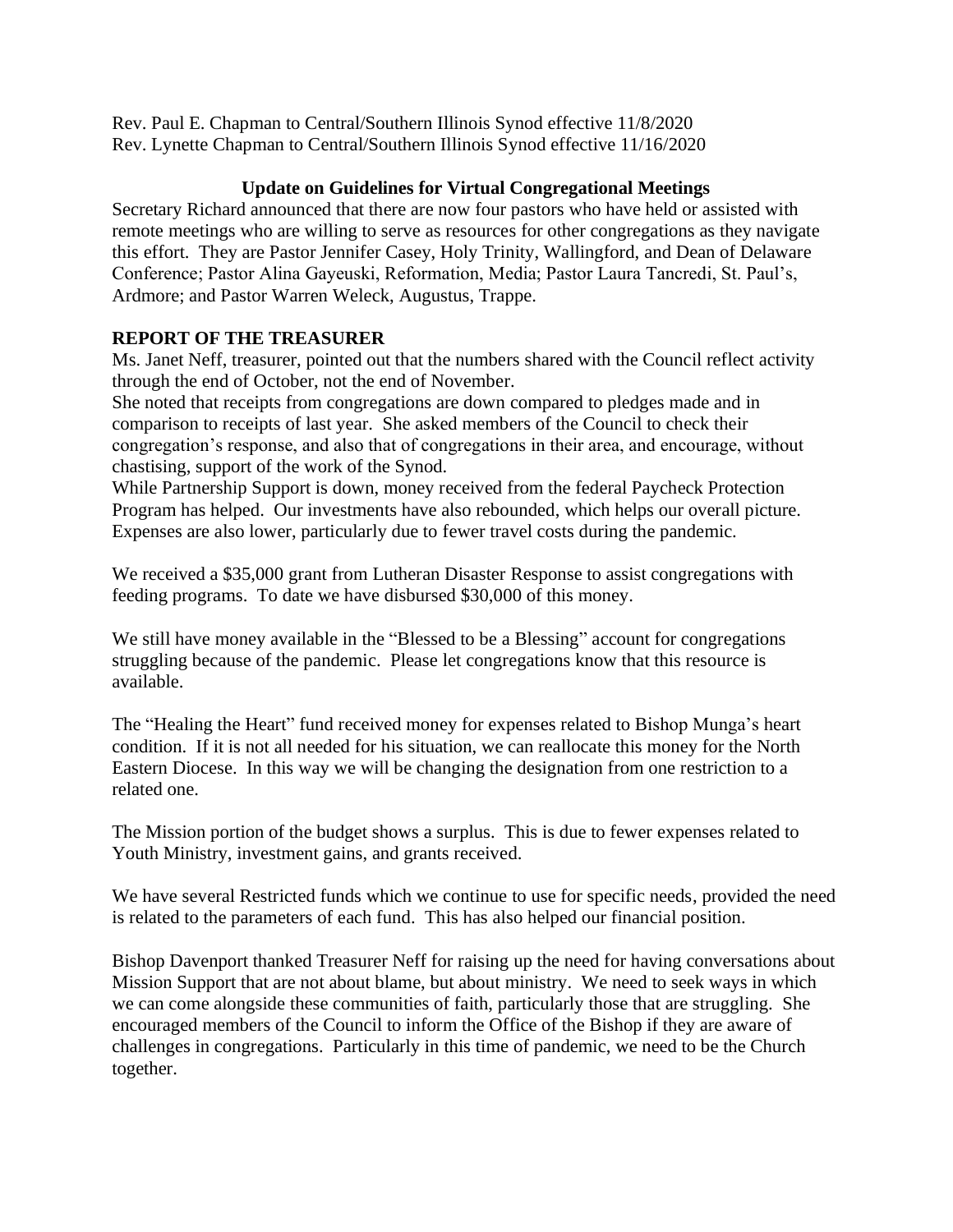# **REPORT OF THE FINANCE COMMITTEE**

Mr. Albert Glenn, chair, presented the report. He began by commenting that we are fortunate to have such good recording and reporting of our financial statements.

The Committee focused its discussion on two issues. Both issues concerned the Fund for Mission, and how we can effectively and appropriately use the Fund.

- 1. Our Mission portion of the budget is supplemented from the Fund for Mission, but without following the procedures of requesting permission from the Trustees. We can do this, but we have not been fully clear or transparent with this allocation, and it does not necessarily meet the goals of the Fund to promote new and innovative ministries.
- 2. Should we use the Fund for Mission as an endowment so we are spending what would be earned annually, or perhaps 5% of the Fund, so that the Fund continues to grow and be available more long term?

# **MISSION MOMENT**

For the Mission Moment Secretary Richard presented, on behalf of the Executive Committee, a proposal to realign the Synod Council to reflect the demographics of who we are as a Synod now, rather than who we were 25 years ago. This proposal would make the total number of members on the Synod Council 21, rather than the current membership of 31.

The reduction would come from the following changes: Reduce the number of rostered ministers from 9 to 6 Reduce the number of Young Adult members from 2 to 1 Reduce the number of Youth Members from 2 to 1 Reduce the number of at large members from 6 to 1 Retain the provision of one member from each conference, totaling 8

This, plus the 4 officers of the Synod, would make the Council 21 members.

This realignment, if agreed to, would impact the bylaws of the Southeastern Pennsylvania Synod's Constitution, By-laws, and Continuing Resolutions, and would be proposed with the presumption of the acceptance of the recommended changes to the by-laws for Synods from the 2019 Churchwide Assembly.

The resolution brought before the Synod Council is the following:

**S.C.20.10.11. THEREFORE, BE IT RESOLVED THAT the Southeastern Pennsylvania Synod Council approves the Proposal to Realign Synod Council, and the amendments to the by-laws of the Constitution, By-laws, and Continuing Resolutions of the SEPA Synod, ELCA contained therein for presentation to the Synod Assembly for adoption,**

# **AND BE IT FURTHER RESOLVED THAT this proposal be enacted beginning with the terms ending in 2021.**

The entirety of the changes would include the following: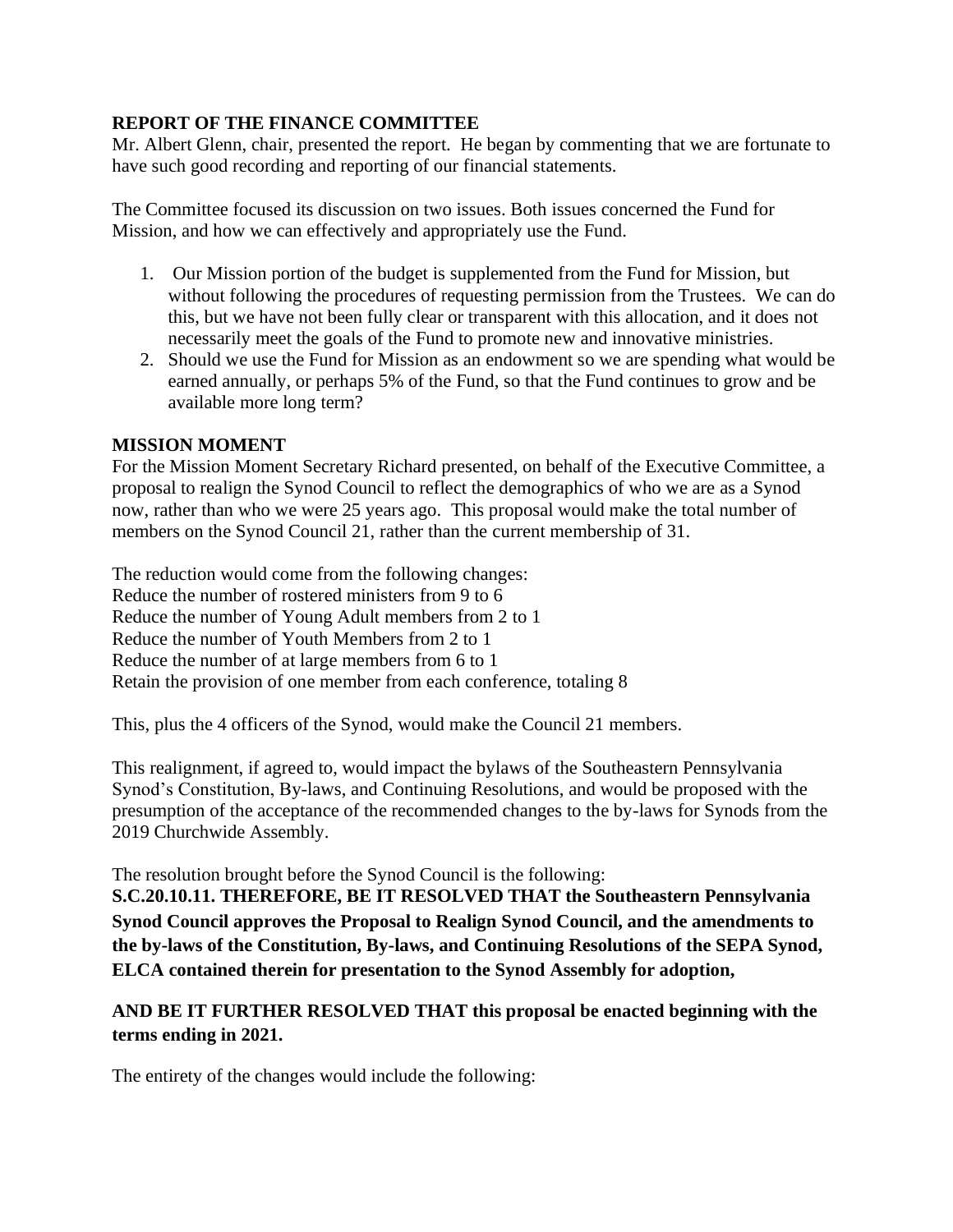**Constitution as currently in effect:**

**Chapter 10. SYNOD COUNCIL**

**†S10.01. The Synod Council consisting of the four officers of the synod, 10 to 24 other members, and at least one youth and at least one young adult shall be elected by the Synod Assembly.**

> **a. Each person elected to the Synod Council shall be a voting member of a congregation of this synod, with the exception of ministers on a roster of this synod who reside outside the territory of this synod. The process for election and the term of office when not otherwise provided shall be specified in the bylaws. A member of the Church Council of the Evangelical Lutheran Church in America, unless otherwise elected as a voting member of the Synod Council, may serve as an advisory member of the Synod Council with voice but not vote.**

> **b. The term of office of members of the Synod Council, with the exception of the officers and the youth member, shall be three years.**

**S10.01.01.** General Membership.

a**.** With the exception of the officers, the youth members, and the young adult members, the general membership of the Synod Council shall consist of nine ministers of Word and Sacrament, one layperson from each conference of this synod, and six at-large laypersons, three male and three female.

b. The terms for the general membership of the Synod Council shall be staggered so that the terms of three ministers of Word and Sacrament, approximately onethird of conference lay positions, and two at-large lay positions, one male and one female, expire each year. None of the general membership of the Synod Council shall be eligible to serve for more than two consecutive terms. The lay position assigned to each conference shall alternate every two terms between male and female.

c. At least three members of the general membership of the Synod Council shall be persons of color and/or persons whose primary language is other than English.

d. The general membership of the Synod Council shall consist of no more than one member of the same congregation at the same time. Exceptions may be made to this requirement only if necessary to meet the requirements of S10.01.01.c.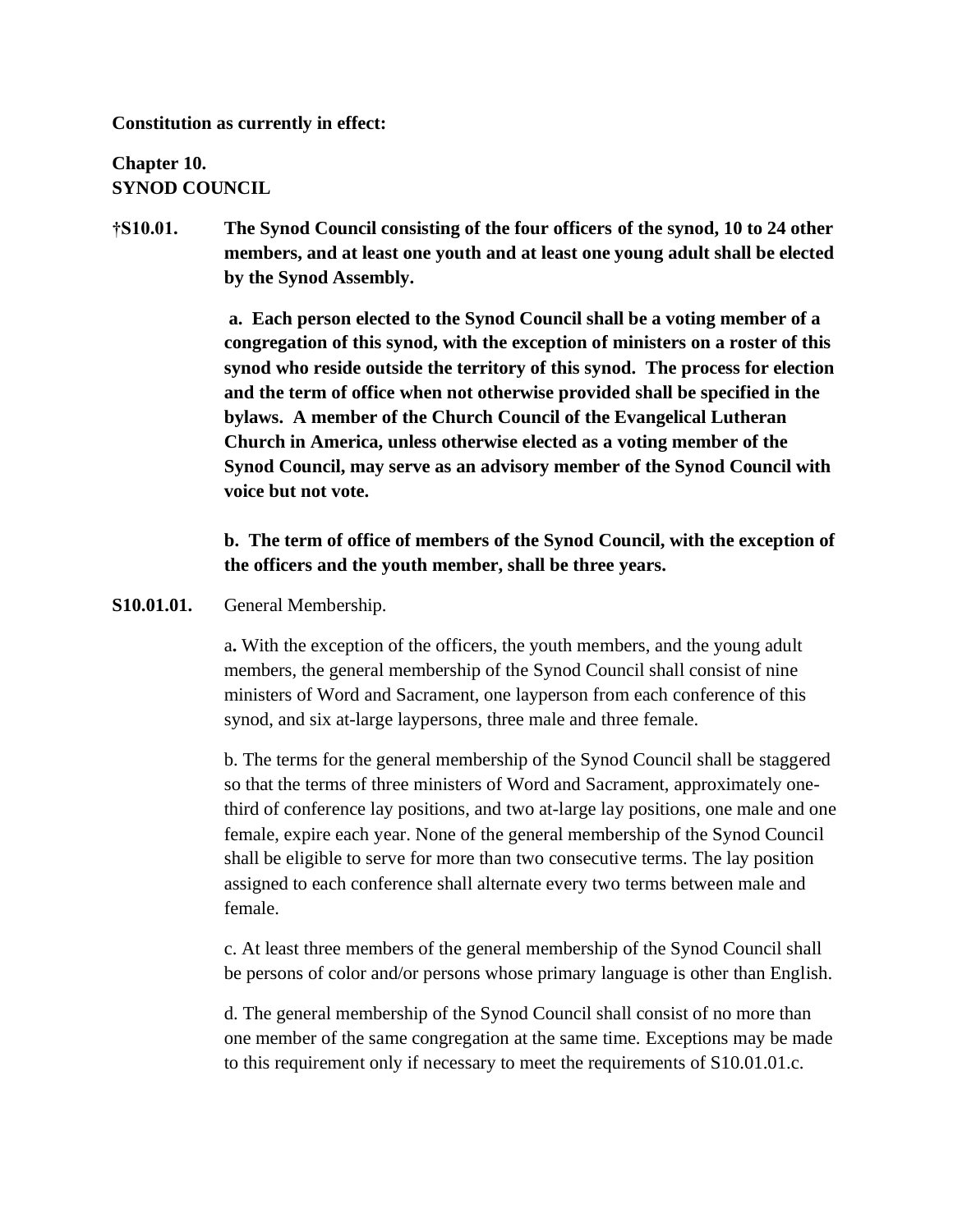**S10.01.02.** The Synod Council shall include two youth members, one male and one female, and two young adult members, one male and one female. At least one of the youth or young adult members shall be a person of color and/or person whose primary language is other than English. The terms of the youth members shall be two years and shall expire at the same time. The youth members may serve two consecutive terms if eligible. The terms of the young adult members shall be three years and shall expire at the same time. The young adult members may serve two consecutive terms if eligible.

#### **Already proposed changes to align with 2019 CWA revisions**

## **S10.01.01.** General Membership.

a**.** With the exception of the officers, the youth members, and the young adult members, the general membership of the Synod Council shall consist of nine rostered ministers of Word and Sacrament, one layperson from each conference of this synod, and six at-large laypersons, three **male men** and three **female women**.

b. The terms for the general membership of the Synod Council shall be staggered so that the terms of three **rostered** ministers **of Word and Sacrament**, approximately one-third of conference lay positions, and two at-large lay positions, one **male man** and one **female** woman, expire each year. None of the general membership of the Synod Council shall be eligible to serve for more than two consecutive terms. The lay position assigned to each conference shall alternate every two terms between **male man** and **female woman**.

**S10.01.02.** The Synod Council shall include two youth members, one **male man and one female woman**, and two young adult members, one male man and one female woman. At least one of the youth or young adult members shall be a person of color and/or person whose primary language is other than English. The terms of the youth members shall be two years and shall expire at the same time. The youth members may serve two consecutive terms if eligible. The terms of the young adult members shall be three years and shall expire at the same time. The young adult members may serve two consecutive terms if eligible.

# **Changes to realign synod council membership to a proportionate size with regard to the Synod – presumes adoption of above**

#### **S10.01.01.** General Membership.

a**.** With the exception of the officers, the youth members, and the young adult members, the general membership of the Synod Council shall consist of nine six rostered ministers, one layperson from each conference of this synod, and  $s\ddot{x}$  a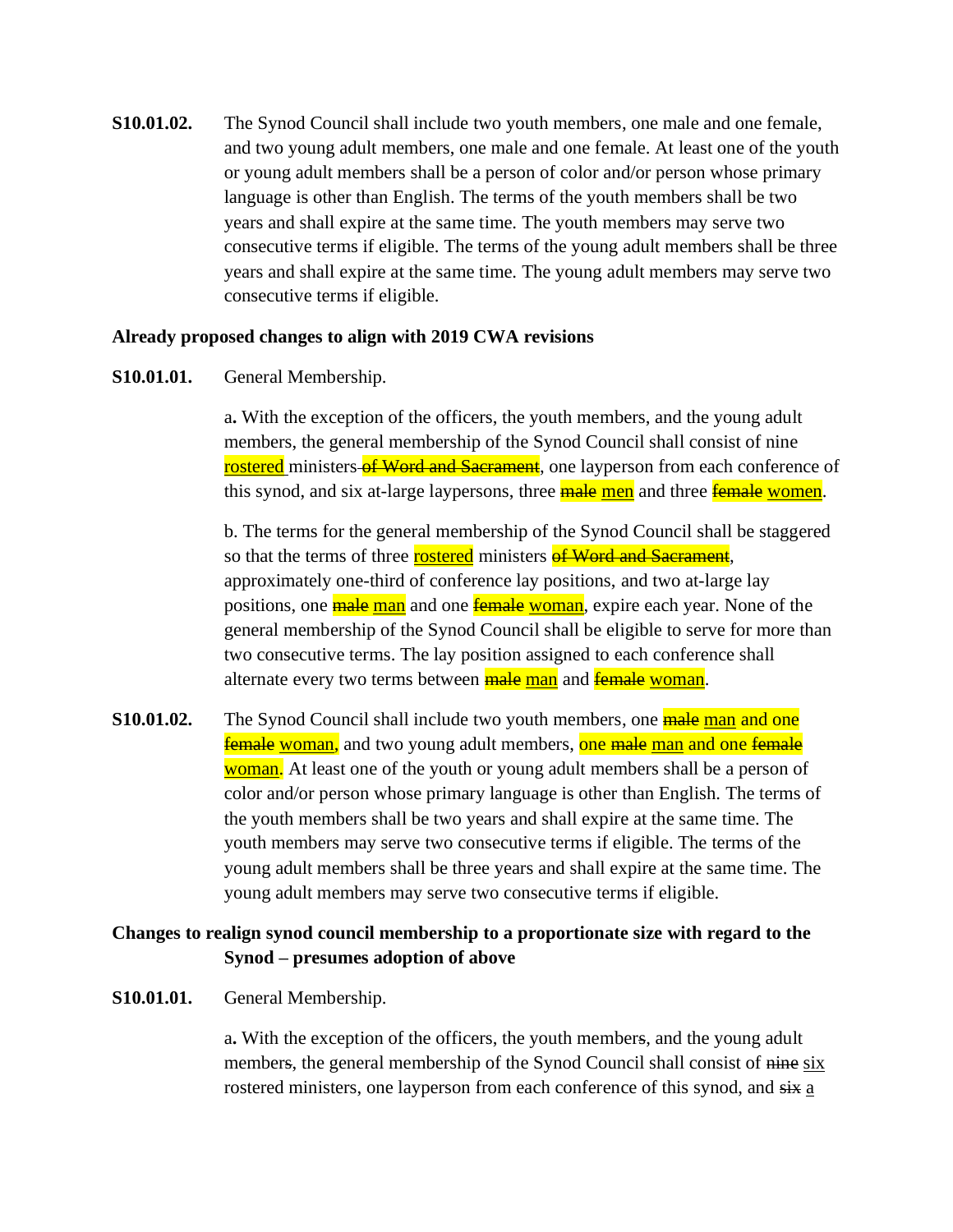sufficient number of at-large laypersons to ensure at least 60% of the Synod Council is laypersons, three men and three women. The number of conferences and at large members shall be enumerated in a continuing resolution.

b. The terms for the general membership of the Synod Council shall be staggered so that the terms of three two rostered ministers, and approximately one-third of the conference lay positions, both the conference representatives and two the atlarge lay position(s)<del>s, one man and one woman</del>, expire each year. None of the general membership of the Synod Council shall be eligible to serve for more than two consecutive terms. The lay position assigned to each conference shall alternate every two terms between man and woman. The at-large positon(s) shall also alternate, as needed, every two terms between man and woman to effect a membership with at least 45% men and 45% women.

c. At least three members of the general membership of the Synod Council shall be persons of color and/or persons whose primary language is other than English.

d. The general membership of the Synod Council shall consist of no more than one member of the same congregation at the same time. Exceptions may be made to this requirement only if necessary to meet the requirements of S10.01.01.c.

# *S10.01.A20. There shall be eight (8) conference representatives, and one (1) at large member as lay positions in the general membership of the Synod Council.*

**S10.01.02.** The Synod Council shall include two one youth members, one man and one woman, and two one young adult members, one man and one woman. At least one of the youth or young adult members shall be a person of color and/or person whose primary language is other than English. The terms of the youth members shall be two years and shall expire at the same time. The youth members may serve two consecutive terms if eligible. The terms of the young adult members shall be three years and shall expire at the same time. The young adult members may serve two consecutive terms if eligible.

## **Clean copy, if adopted:**

## **S10.01.01.** General Membership.

a**.** With the exception of the officers, the youth member, and the young adult member, the general membership of the Synod Council shall consist of six rostered ministers, one layperson from each conference of this synod, and a sufficient number of at-large laypersons to ensure at least 60% of the Synod Council is laypersons. The number of conferences and at large members shall be enumerated in a continuing resolution.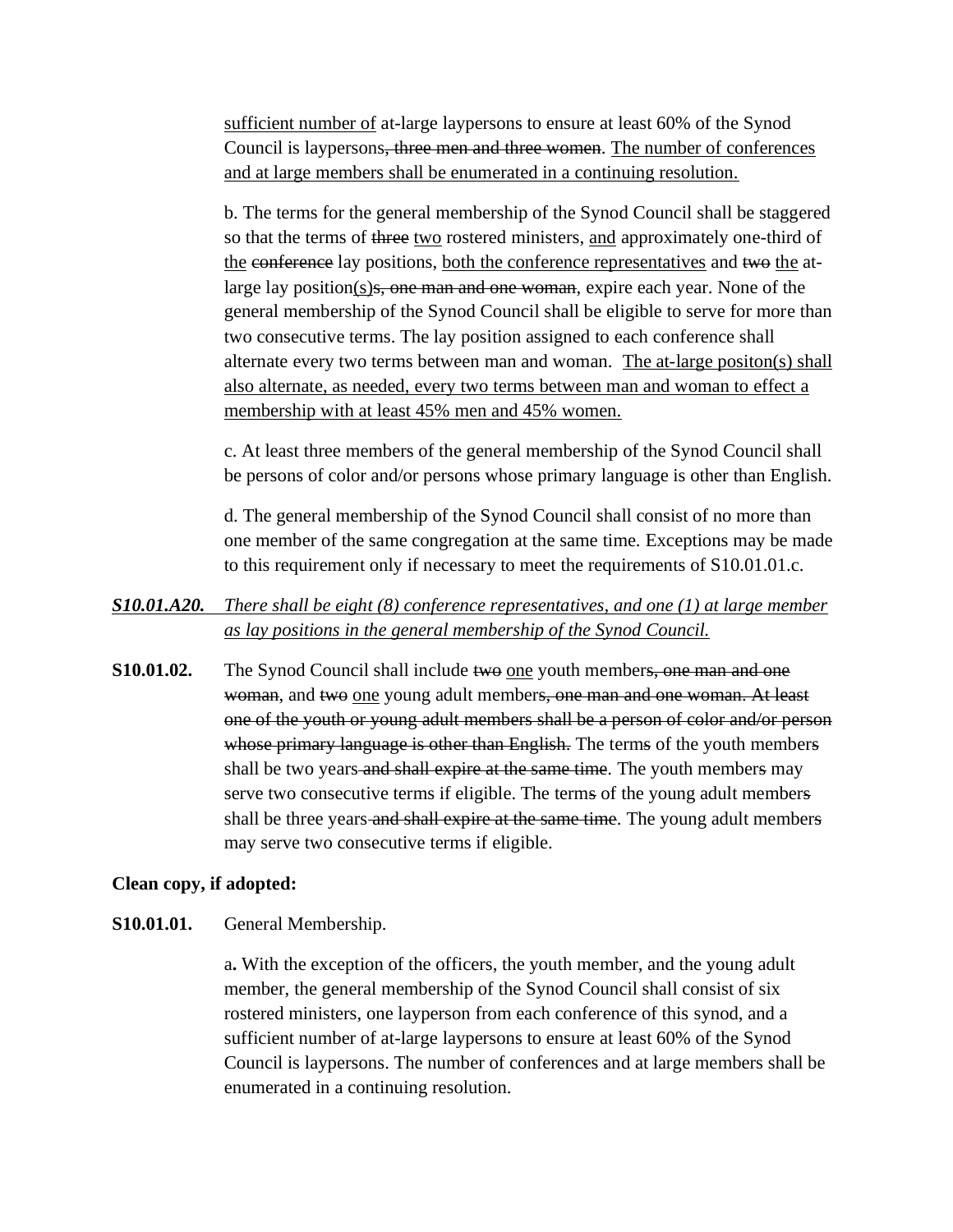b. The terms for the general membership of the Synod Council shall be staggered so that the terms of two rostered ministers, and approximately one-third of the lay positions, both the conference representatives and the at-large lay position(s) expire each year. None of the general membership of the Synod Council shall be eligible to serve for more than two consecutive terms. The lay position assigned to each conference shall alternate every two terms between man and woman. The at-large positon(s) shall also alternate, as needed, every two terms between man and woman to effect a membership with at least 45% men and 45% women.

c. At least three members of the general membership of the Synod Council shall be persons of color and/or persons whose primary language is other than English.

d. The general membership of the Synod Council shall consist of no more than one member of the same congregation at the same time. Exceptions may be made to this requirement only if necessary to meet the requirements of S10.01.01.c.

- *S10.01.A20. There shall be eight (8) conference representatives, and one (1) at large member as lay positions in the general membership of the Synod Council.*
- **S10.01.02.** The Synod Council shall include one youth member and one young adult member. The term of the youth member shall be two years. The youth member may serve two consecutive terms if eligible. The term of the young adult member shall be three years. The young adult member may serve two consecutive terms if eligible.

## **Rationale for this change:**

Secretary Richard shared that among the reasons for this change is the changing demographics of our Synod, the difficulty of filling the positions of the Synod Council as it is currently configured.

In 1995 we had 182 congregations, spread across 9 conferences, with a combined baptized membership of 107,660. Today we have 143 congregations, spread across 8 conferences, with a combined baptized membership of approximately 64,000.

We have regularly had open seats on the Council which have been difficult to fill. Those most difficult to fill have been the Youth and the Young Adult positions, but other seats have been open as well. We believe this is not because there are not good and faithful people in our Synod, but that the lower number of congregations makes the pool of candidates able to serve smaller.

We also feel that it would be easier for all to participate in the conversation and activity of the Synod Council if the body were smaller. We have heard frequently over the years that people feel they have no real role on the Council other than to vote. With 21 persons on the Council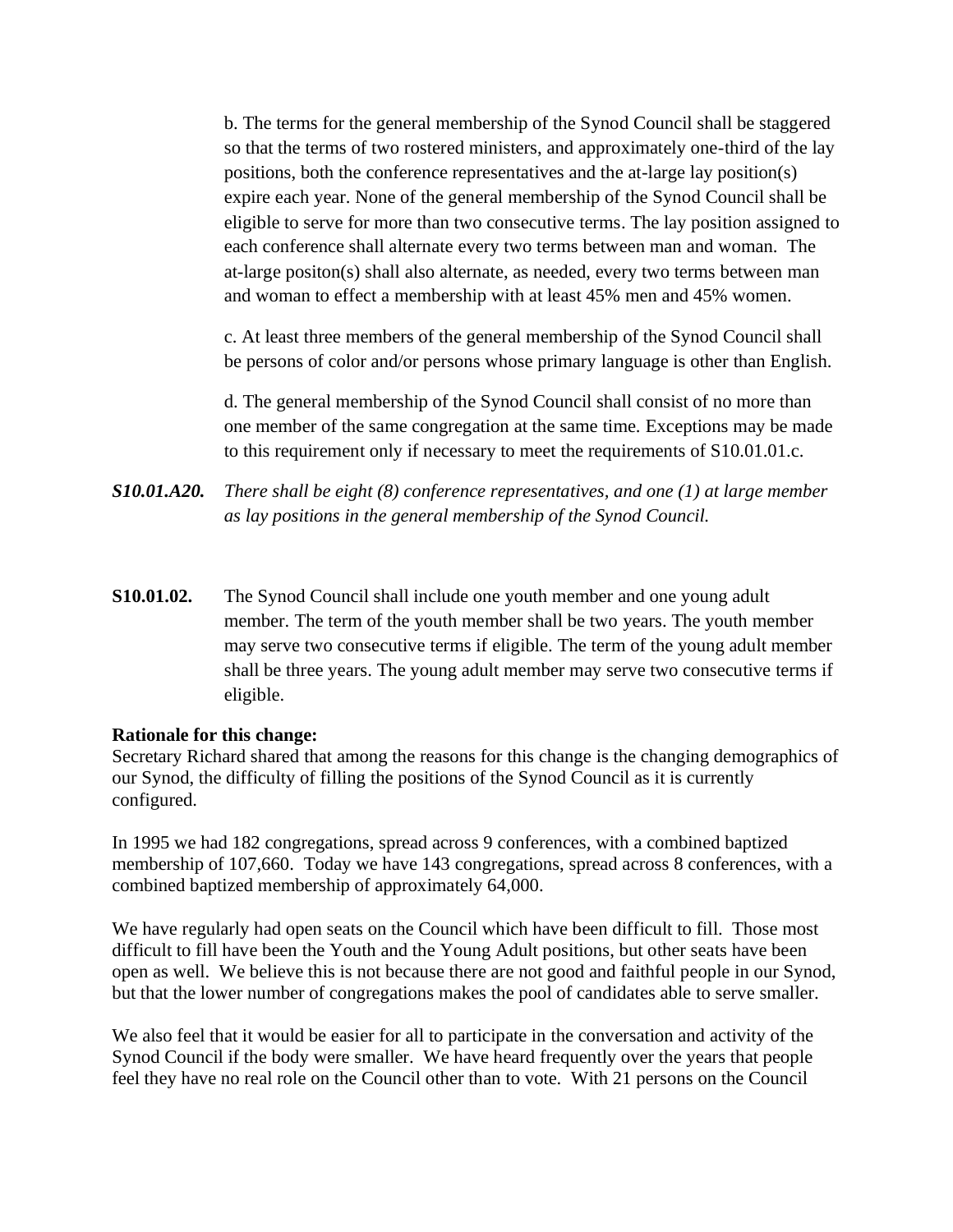rather than 31, the hope is that we will both be more able to fill the seats, and that those in them will feel more able to participate.

The desired result will be a council that is more agile, more participatory, and more complete with less chance of perennially unfilled positions, while continuing to have at least 60% lay persons and a representational balance of across the territory of the synod.

The structure of the committees of the Synod Council could be revised so more persons who are not on Council can serve, we can get the value of their expertise, and the commitment of those persons can be less intensive than those serving on both the Council and a committee.

After his opening presentation, Secretary Richard asked for comments and questions.

Mr. Glenn expressed concern about the elimination of so many at large positions, and the affect that will have on the breadth of representation from across the Synod. He also expressed concern that many who would like to serve are often eliminated from serving at-large by the process of those not elected on previous tickets moving forward to the at large ballot.

Secretary Richard noted that there will still be representation across the Synod as there will be someone from each conference. With one at large position instead of 6 we will keep the ratio of 60% lay to 40% rostered ministers.

Pastor King asked about what this will do to encouraging diversity on the Synod Council. In a time when we are trying to bring more diversity to the table will this be a further limit to this goal.

Secretary Richard answered that the goal will still be to have at least 20% persons of color or whose primary language is other than English to be on the Council. We are not limited to 20%. We can have more. We can also have more than one Youth member, or one Young Adult member.

Mr. Wick agreed that downsizing by attrition makes sense, but he would rather do so over a longer period of time, perhaps over three years, so we are not limiting people from serving quite so abruptly.

Ms. Kinzler shared the observation that by going to one at large position rather than at least two we eliminate the balance of one man and one woman at large member.

Secretary Richard noted that with the realignment there would still be balance between men and women. There are 8 conferences, and they happen to be balanced with a rotation of men and women such that four conferences are men, and four are women at any given time. The new provision in the Synod Constitution is to have "at least 45% men and 45% women." This gives Synods some flexibility in filling seats, and also allows for someone who may not identify as "man" or "woman" to serve. As a result the at-large position could then conceivably be either a man, or a woman, or anybody. The balance of rotating between man and woman at large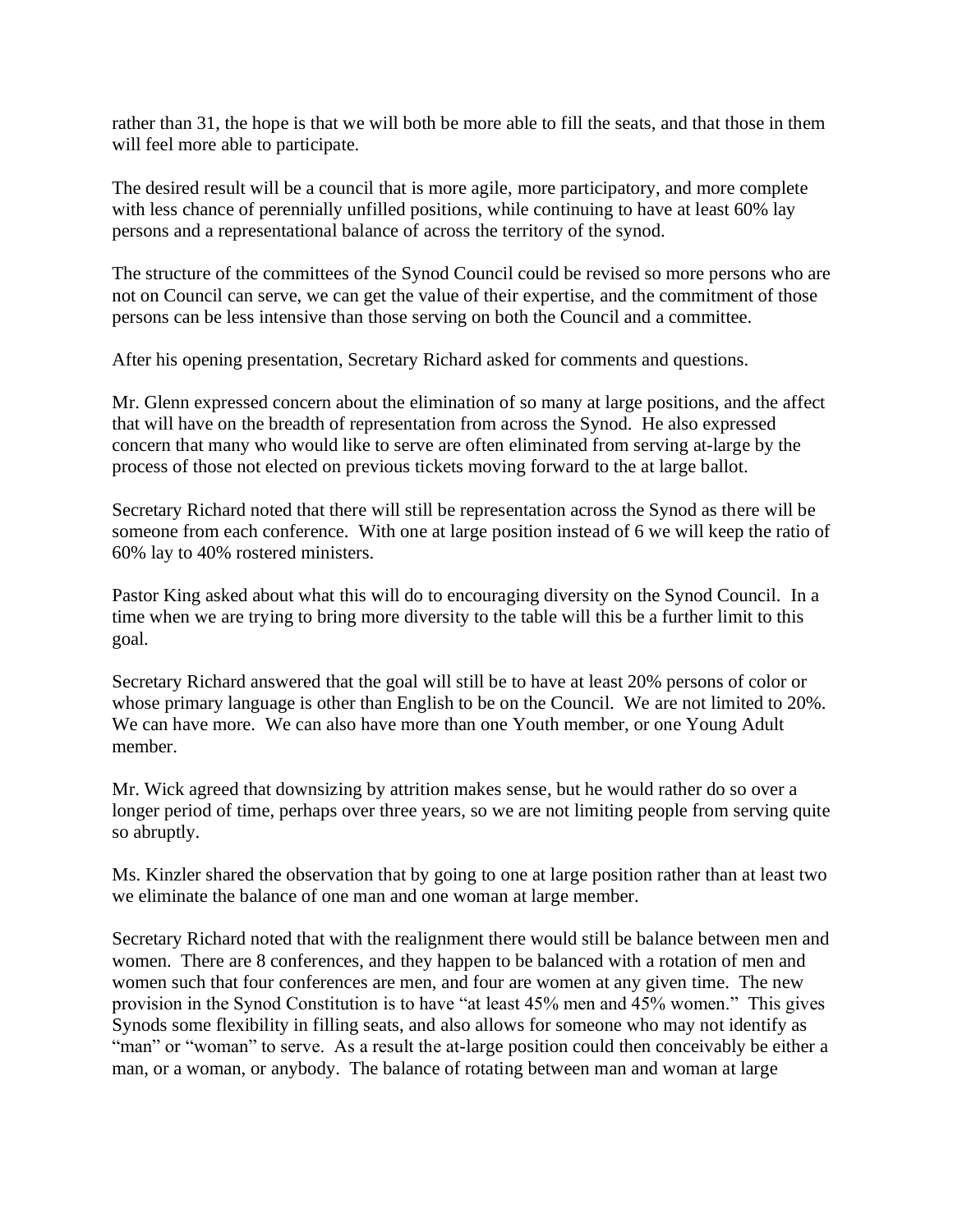members would come into play more if, in the future, we were to reduce to 7 conferences and need to have 2 at large members.

With no further questions being raised, Secretary Richard read the above resolution. Mr. Wick seconded the resolution.

# **The Synod Council adopted the resolution; vote 19 yes, 3 no**

# **COMMITTEE REPORTS**

# **Nominating Committee**

Pastor Klinger, chair, directed the members of the Synod Council to the written report included in their materials. He shared that the committee is diligently working to find candidates for the many positions to be filled this year, which include positions remaining from last year when there was no assembly. The Committee is reaching out to the Deans and key influencers, posting the information on our Synod's website, and using social media to encourage nominations. This is a huge task, which has just begun. Pastor Klinger encouraged all members of the Council to be a part of this effort, raising up potential nominees for these positions of leadership in the Church.

# **Constitution Committee**

Pastor Sellers, chair, stated that their work of reviewing congregation constitutions moves forward. At this meeting she had four congregations whose work needs to be approved by the Synod Council for final ratification. These Committee recommends the amendments to indemnification be approved for the following congregations:

Upper Tinicum Lutheran Church, Upper Black Eddy Messiah Lutheran Church, Downingtown The Lutheran Church of God's Love, Newtown St. John's Lutheran Church, Mayfair

**S.C.20.10.12. THEREFORE BE IT RESOLVED that the Southeastern Pennsylvania Synod Council approve the changes to the constitutions of Upper Tinicum, Upper Black Eddy; Messiah, Downingtown; God's Love, Newtown; and St. John, Mayfair.**

## **The Synod Council unanimously adopted the resolution.**

## **Investment Committee**

Mr. Dave Ehret, chair, shared that the gain in the investments for 2020 is \$769,054. There has only been one change in our portfolio since the last Synod Council meeting. A money market fund designated for Vitality has been moved to different fund, still within T. Rowe Price.

Bishop Davenport thanked Mr. Ehret and the Committee for their faithful stewardship of our investments.

#### **OLD BUSINESS** None

## **NEW BUSINESS**